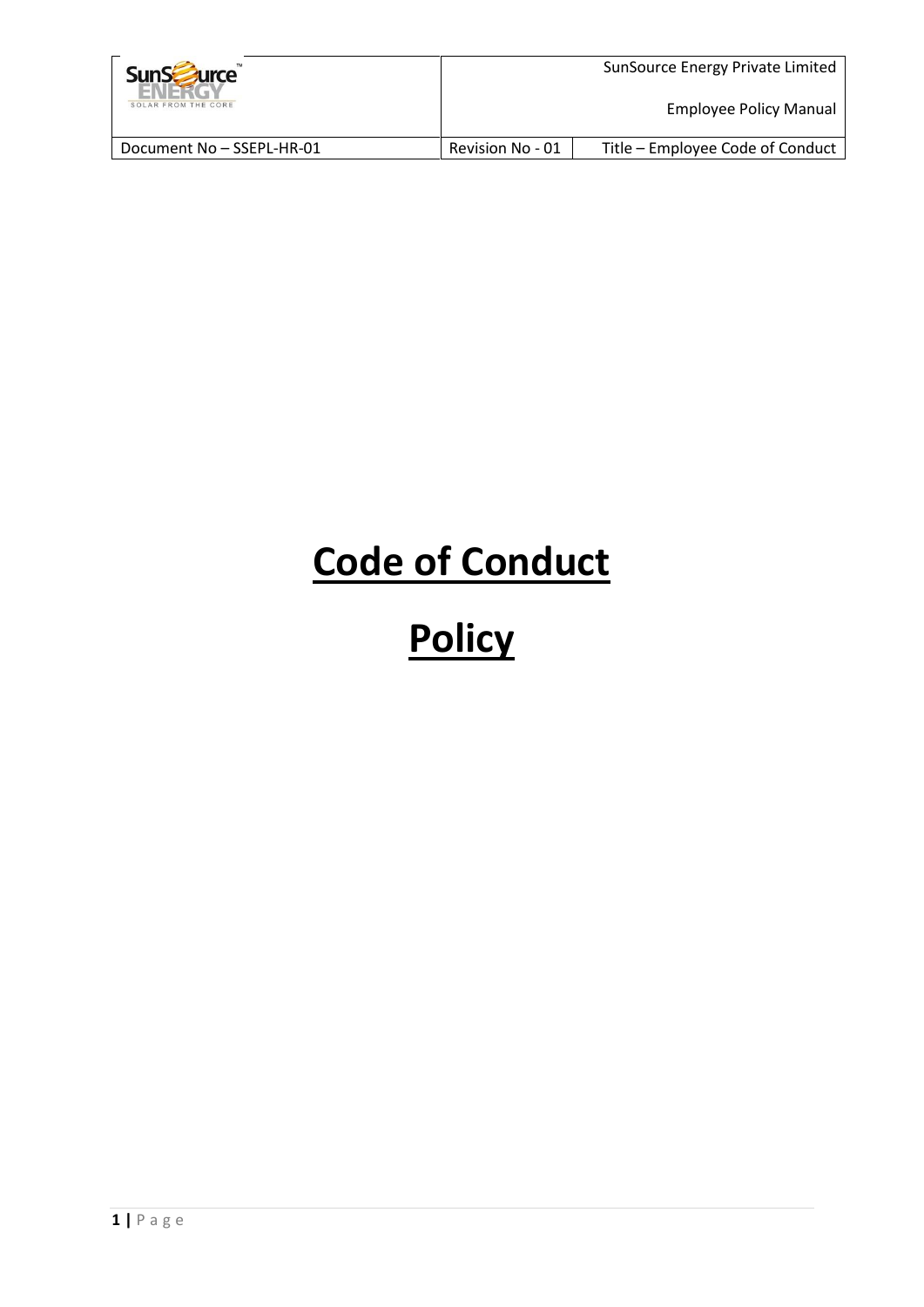| <b>SunScruite</b><br>SOLAR FROM THE CORE |                  | SunSource Energy Private Limited<br><b>Employee Policy Manual</b> |
|------------------------------------------|------------------|-------------------------------------------------------------------|
| Document No - SSEPL-HR-01                | Revision No - 01 | Title – Employee Code of Conduct                                  |

# **Table of Content**

- **↓** Objective
- $\leftarrow$  Scope
- **↓** Roles & Responsibilities
- $\overline{\phantom{a}}$  Policy
- $\leftarrow$  Procedures
- $\overline{\textbf{F}}$  Revision History

# **1. Objective**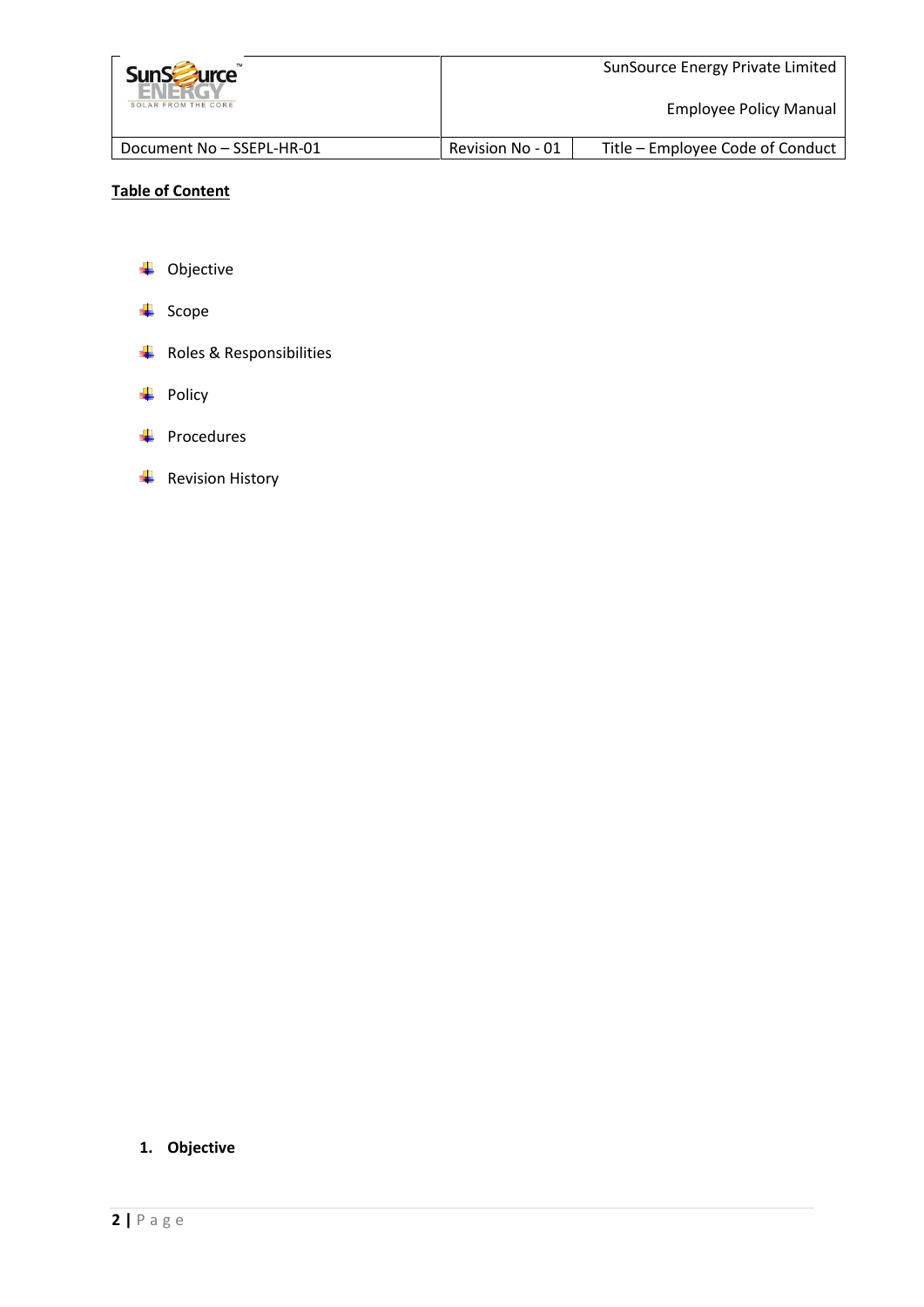| <b>SunScruitce</b><br>SOLAR FROM THE CORE |                  | SunSource Energy Private Limited<br>Employee Policy Manual |
|-------------------------------------------|------------------|------------------------------------------------------------|
| Document No - SSEPL-HR-01                 | Revision No - 01 | Title – Employee Code of Conduct                           |

The Employee Code of Conduct outlines standards of personal and professional conduct that all employees must strive to uphold to maintain a working environment that is productive, positive, enjoyable, safe and free from harassment and discrimination.

# **2. Scope**

The policy applies to:

- Employees of the company & its subsidiaries in India and outside
- Employees include Board of Directors, Permanent, trainees, contract and part time employees

# **3. Roles & Responsibilities**

The general supervision and administration of the policy is the responsibility of the Head of HR at SunSource Energy & S3 Energy.

# **4. Policy**

# **I. Respect for Individual**

At SunSource, we strive to provide a work environment free of discrimination and harassment.

- We must also ensure that we never verbally or physically mistreat others or engage in offensive behavior, and we should not tolerate those who do. This includes harassing, bullying, abusive or intimidating treatment, inappropriate language or gestures, disorderly conduct, violence and any other conduct that interferes with a co-worker's ability to do his or her job.
- To work effectively, all of us need a healthy and safe work environment. All forms of substance abuse as well as the use or distribution of drugs and alcohol while at work is prohibited.
- Unless required as part of your role (for instance for security personnel where deemed necessary), possession and / or use of weapons / firearms or ammunition while on business of the Company is prohibited

# **II. Honest & Ethical Conduct**

• Compliance with the Law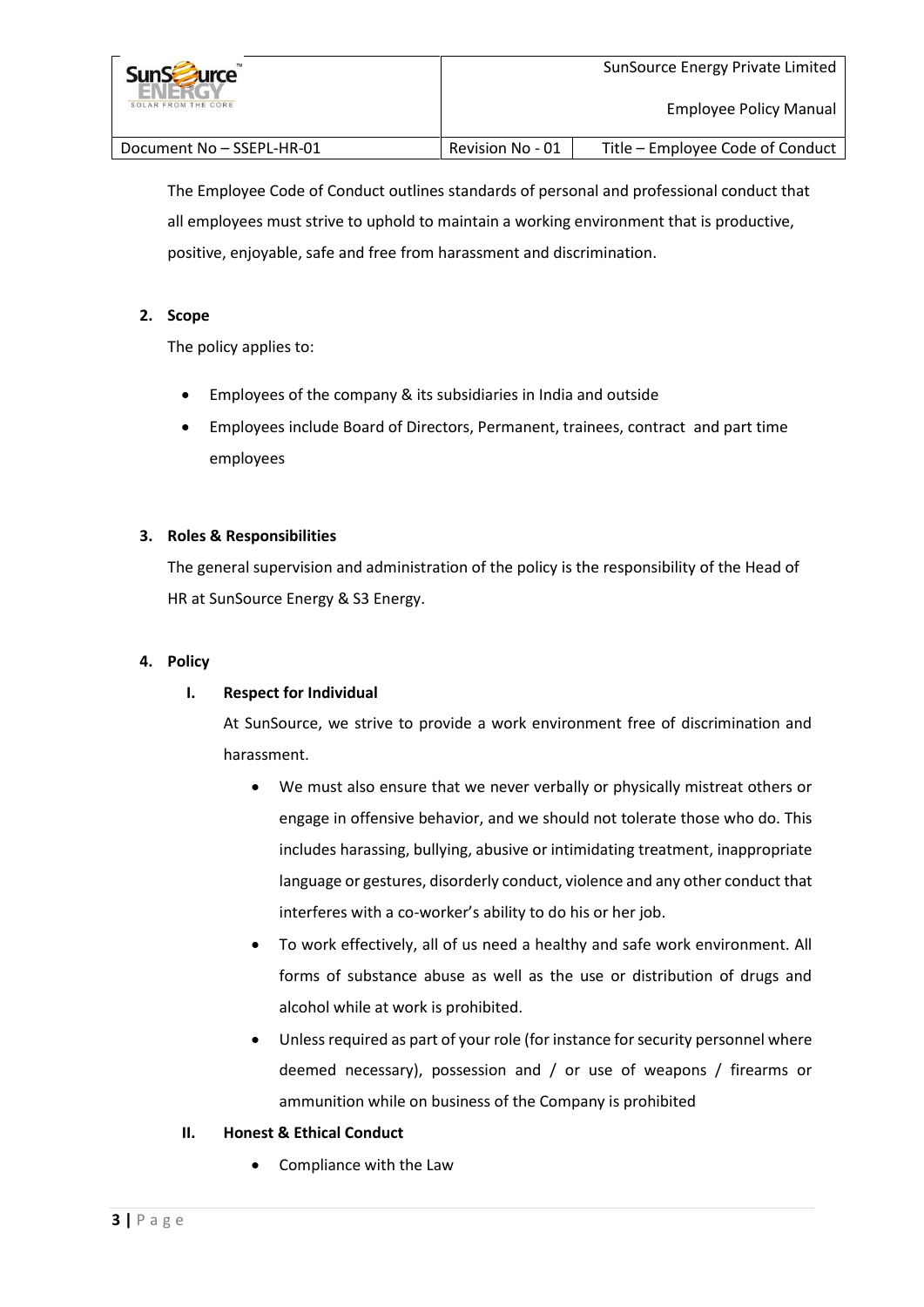| <b>SunScruite</b><br>SOLAR FROM THE CORE |                  | SunSource Energy Private Limited<br>Employee Policy Manual |
|------------------------------------------|------------------|------------------------------------------------------------|
| Document No - SSEPL-HR-01                | Revision No - 01 | Title – Employee Code of Conduct                           |

The employees must exhibit their total submission to the limits of law in drawing up the business policies, including strict adherence to and monitoring of legal compliances at all levels.

Fair and Transparent Conduct

The employees are expected to act in accordance with the highest standards of personal and professional integrity, independence, honesty and ethical conduct including use of utmost care and sound judgment in good faith while making business decisions.

 Business must be done by lawful, ethical and fair means and must bring about a reputation of ethical business dealings by the Company. There shall be no room for discrimination, harassment, retaliation or any form of corruption and/or conduct that is likely to bring discredit to the Company. Every employee of SunSource Energy & S3 Energy shall ensure, at all times, the integrity of data or information furnished by him / her to the company

# **III. Gifts & Donation**

- We should never offer, directly or indirectly, any form of gift, entertainment or anything of value to any government official, commercial partners including customers or their representatives to:
	- Obtain or retain business;
	- Influence business decisions; or
	- Secure an unfair advantage

This includes bribes, kickbacks and facilitation payments.

- No employee shall make, authorize, abet or collude in an improper payment, unlawful commission or bribing.
- The No Gift Policy shall form a part of the code of conduct and the employees are expected to adhere to the same.

# **IV. Concurrent Employment**

 An employee shall not, without the requisite official written approval of the company, accept employment or a position of responsibility (such as a consultant or a director) with any other company, nor provide freelance services to anyone, with or without remuneration.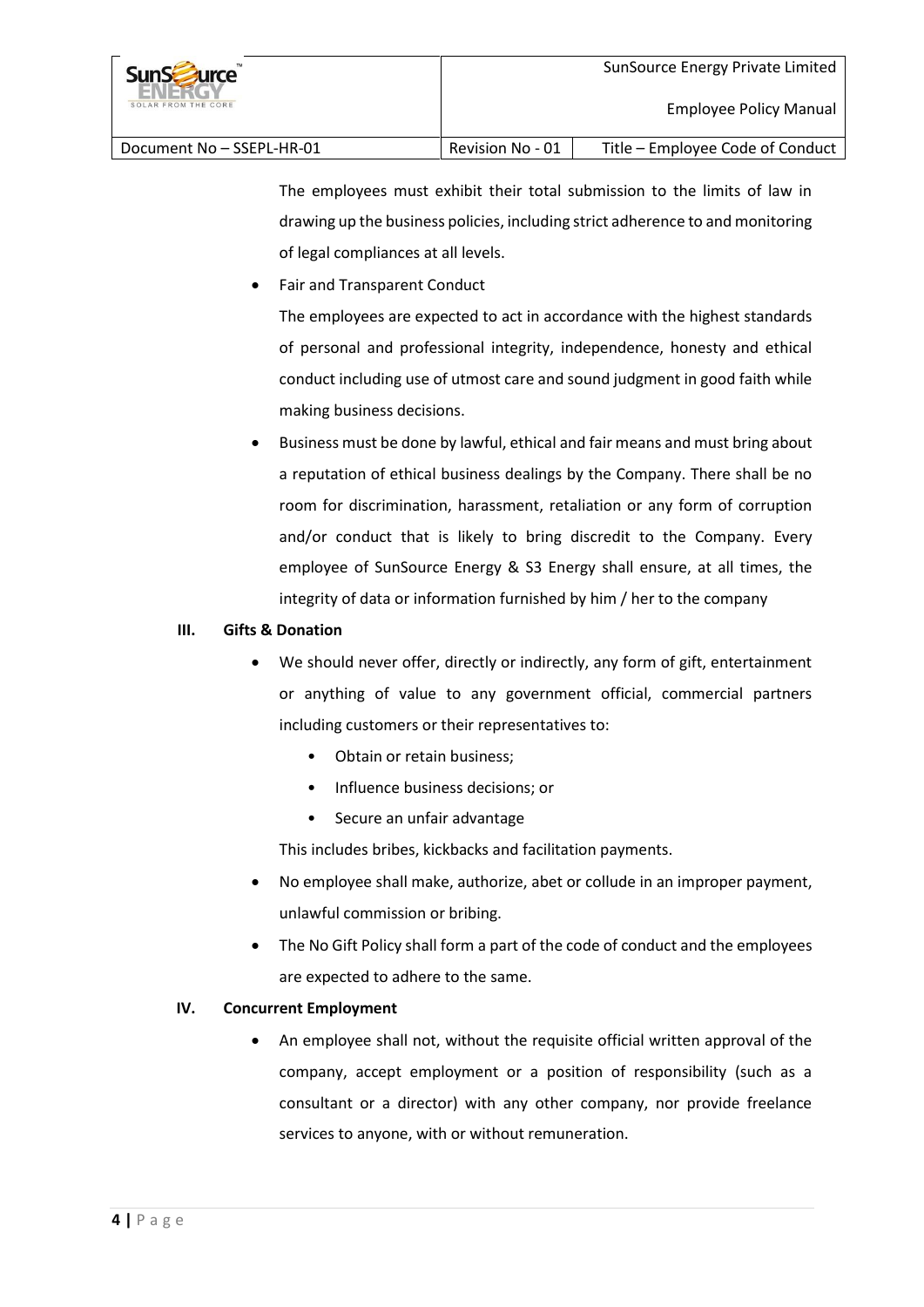| <b>SunSzurce</b><br>SOLAR FROM THE CORE |                  | SunSource Energy Private Limited<br>Employee Policy Manual |
|-----------------------------------------|------------------|------------------------------------------------------------|
| Document No - SSEPL-HR-01               | Revision No - 01 | Title - Employee Code of Conduct                           |

- The above shall not apply to the following (whether for remuneration or otherwise):
	- Nominations to the boards of SunSource Energy & S3 Energy companies, joint ventures or associate companies.
	- Nominations / memberships in government committees / bodies or organizations
	- Exceptional circumstances, as determined by the competent authority.

# **V. Conflict of Interest**

- An employee of SunSource Energy & S3 Energy shall always act in the interest of the company, and ensure that any business or personal association which he / she may have does not involve a conflict of interest with the operations of the company and his / her role therein.
- An employee shall not engage in any business, relationship or activity which might conflict with the interest the company.
- A conflict of interest, actual or potential, may arise where, directly or indirectly in the following situations:

a) An employee of SunSource Energy & S3 Energy engages in a business, relationship or activity with anyone who is party to a transaction with his / her company.

b) An employee is in a position to derive an improper benefit, personally or to any of his / her relatives, by making or influencing decisions relating to any transaction.

c) An independent judgment of the company's best interest cannot be exercised.

 The main areas of such actual or potential conflicts of interest shall include the following:

a) An employee conducting business on behalf of his / her company or being in a position to influence a decision with regard to his / her company's business with a supplier or customer where his / her relative is a principal officer or representative, resulting in a benefit to him / her or his / her relative.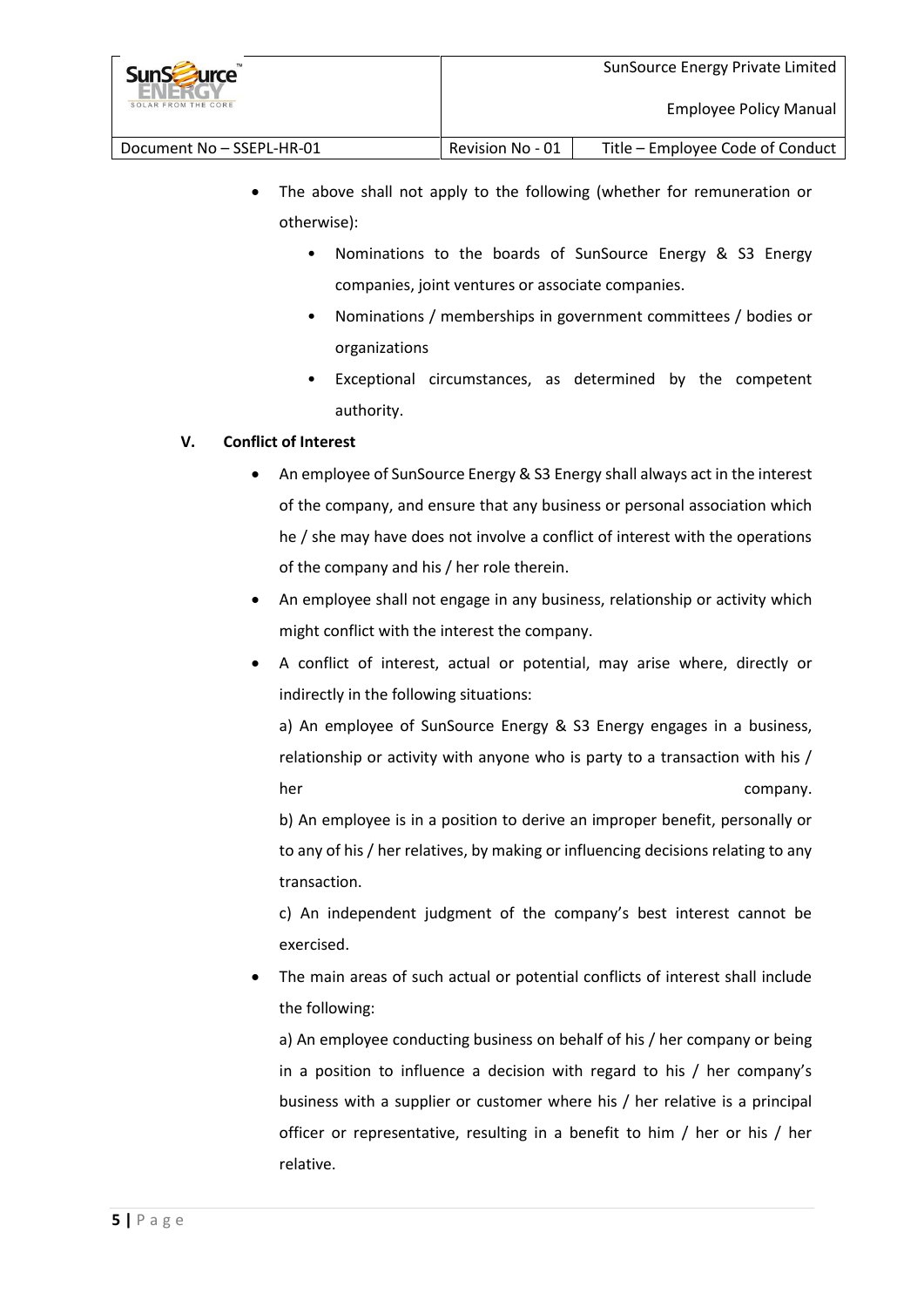Document No – SSEPL-HR-01 Revision No - 01 Title – Employee Code of Conduct

b) Award of benefits such as increase in salary or other remuneration, posting, promotion or recruitment of a relative of an employee, where the employee is in a position to influence decisions with regard to such benefits. c) The interest of the company or the Group can be compromised or defeated.

- Notwithstanding such or any other instance of conflict of interest that exist due to historical reasons, adequate and full disclosure by concerned employees shall be made to the company's management.
- It is also incumbent upon every employee to make a full disclosure of any interest which the employee or the employee's immediate family, including parents, spouse and children, may have in a family business or a company or firm that is a competitor, supplier, customer or distributor of SunSource Energy & S3 Energy.
- Upon a decision being taken in the matter, the employee concerned shall be required to take necessary action, as advised, to resolve / avoid the conflict.
- If an employee fails to make the required disclosure and the management of its own accord becomes aware of an instance of conflict of interest that ought to have been disclosed by the employee, the management shall take a serious view of the matter and consider suitable disciplinary action against the employee

# **VI. Employment of Relative**

- Relatives will not be hired or be permitted to be transferred into departments/Teams in which a relative is currently employed, when the hiring/transfer will result in or has the potential to result in a conflict of interest/influence. In all cases where relatives are being hired or recommended to be hired, the concerned parties are mandatorily required to make disclosures to the HR team. The following are examples of conflict situations:
	- a) direct or indirect supervisory responsibility;
	- b) direct or secondary involvement in processes which involve decision making in situations such as hiring, promotion, salary and leave arrangements of a relative;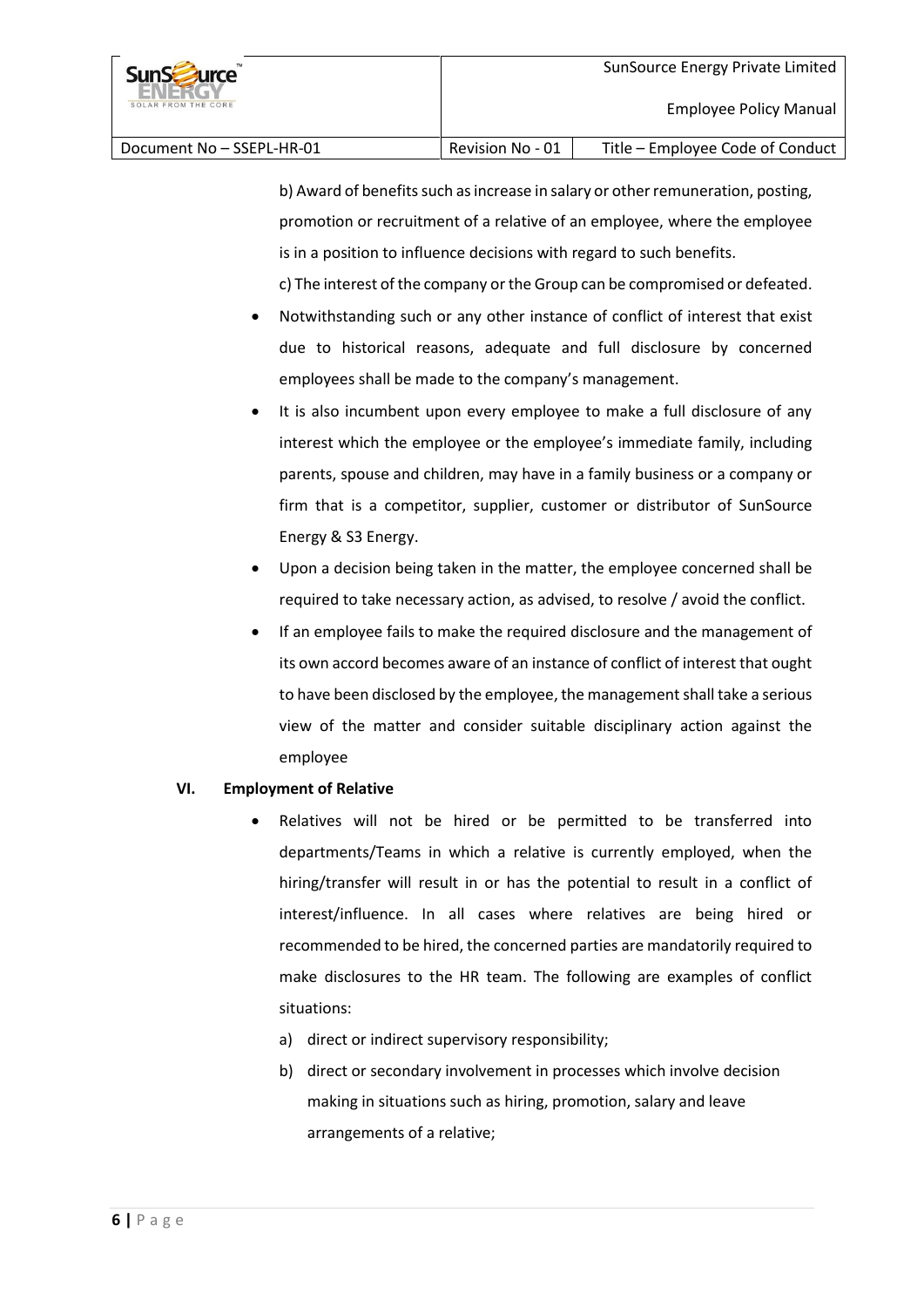- c) direct or indirect involvement in situations which would or potentially could create a risk in internal control, accounting or labor relations practices;
	- d) access to confidential information pertaining to a relative or a relative's employment.
- Relatives are defined as spouse, son, daughter, mother, father, brother, sister, grand-parent or child, step-parent or child, step-sister, step- brother, in-laws, aunt, uncle, nephew, niece, first cousin, significant other, domestic partner or any other relationship that would present a conflict of interest as determined by the Company.
- Consensual sexual/romantic relationships between employees working in the same department are discouraged. In case of such relationships and in case of marital relationships arising out of romantic involvement between employees, it will be at the management's discretion to either change the reporting chain/Department or take any other action that it deems fit. In all cases employees are required to make disclosures to the management team through HR.

# **VII. Securities transactions & confidential information**

- An employee of SunSource Energy & S3 Energy and his / her immediate family shall not derive any benefit or counsel, or assist others to derive any benefit, from access to and possession of information about the company or Group or its clients or suppliers that is not in the public domain and, thus, constitutes unpublished, price-sensitive insider information.
- An employee of SunSource Energy & S3 Energy shall not use or proliferate information that is not available to the investing public, and which therefore constitutes insider information, for making or giving advice on investment decisions about the securities of SunSource Energy & S3 Energy, client or supplier on which such insider information has been obtained.
- Such insider information might include (without limitation) the following:
	- Acquisition and divestiture of businesses or business units.
	- Financial information such as profits, earnings and dividends.
	- Announcement of new product introductions or developments.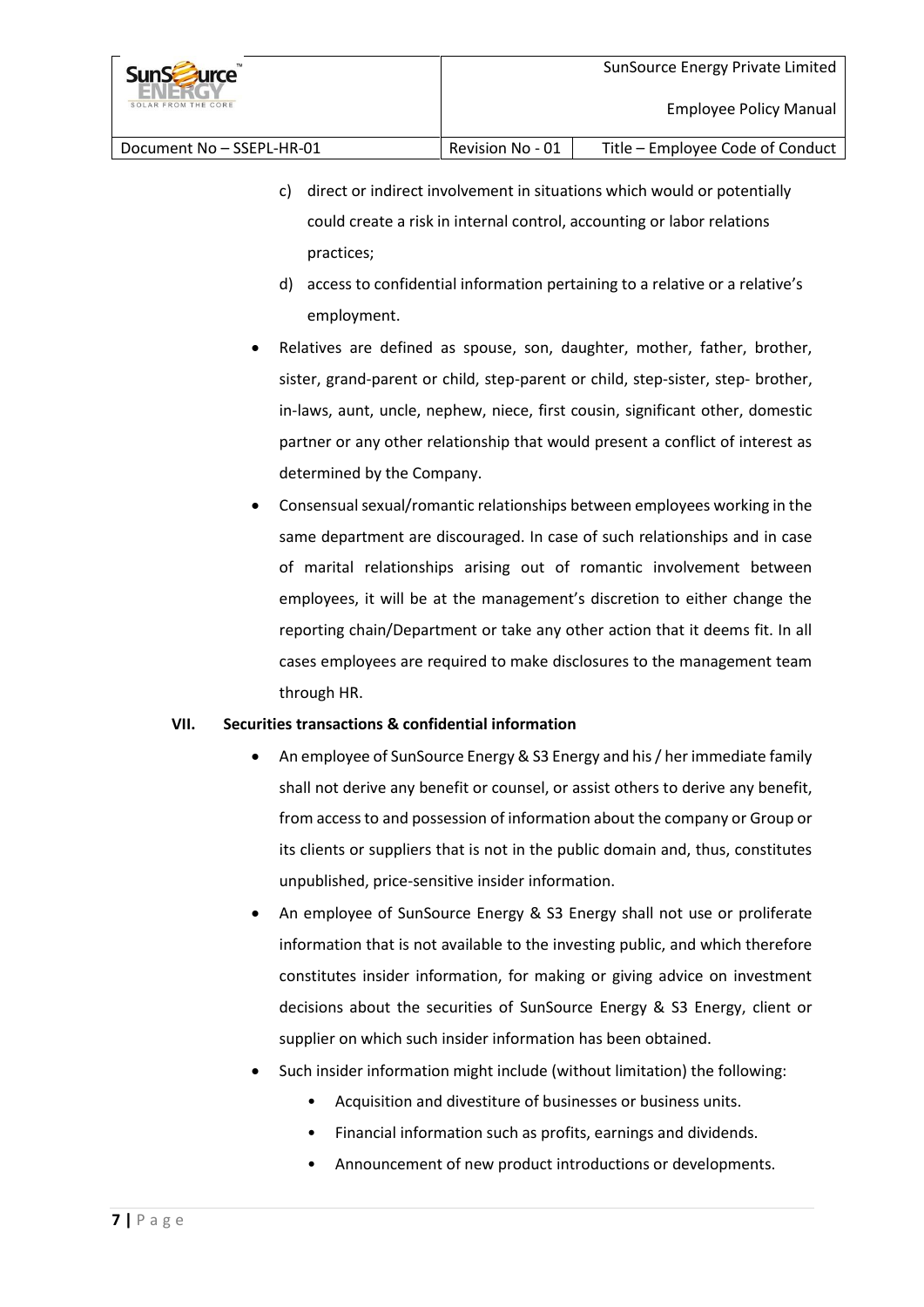| <b>SunSzurce</b><br>SOLAR FROM THE CORE |                  | SunSource Energy Private Limited<br><b>Employee Policy Manual</b> |
|-----------------------------------------|------------------|-------------------------------------------------------------------|
| Document No - SSEPL-HR-01               | Revision No - 01 | Title - Employee Code of Conduct                                  |

- Announcement of new brands
- Asset revaluations.
- Investment decisions / plans.
- Restructuring plans.
- Major supply and delivery agreements.
- Raising of finances.
- Any other price sensitive information which can potentially have impact on company's share prices
- An employee of a SunSource Energy & S3 Energy shall also respect and observe the confidentiality of information pertaining to other companies, their patents, intellectual property rights, trademarks and inventions; and strictly observe a practice of non-disclosure.

## **VIII. Personal Conduct**

- Employees should not be under the influence of alcohol or other substances while they are at work or at work functions.
- There may be company-sponsored events where management approves the serving of alcoholic beverages. However, under all such cases, excessive drinking, intoxication and misbehavior is prohibited and will be dealt with severely.
- Possession, use or trafficking in illegal drugs on the premises is not permitted. SunSource Energy & S3 Energy premises include but are not limited to all buildings, vehicles, car parks, meeting rooms, and open spaces.
- SunSource Energy & S3 Energy expects the full attention of its employees while they are working. Although employees may occasionally have to take care of personal matters during the workday, employees should try to conduct such personal business either before or after the workday or during breaks or meal periods. Regardless of when any personal call is made, it should be kept short.
- Employees are expected to not engage in Bullying. Bullying is unreasonable behavior that is directed against an individual or group by another individual or group and is derived from the misuse of power. This may include:
	- verbal abuse, shouting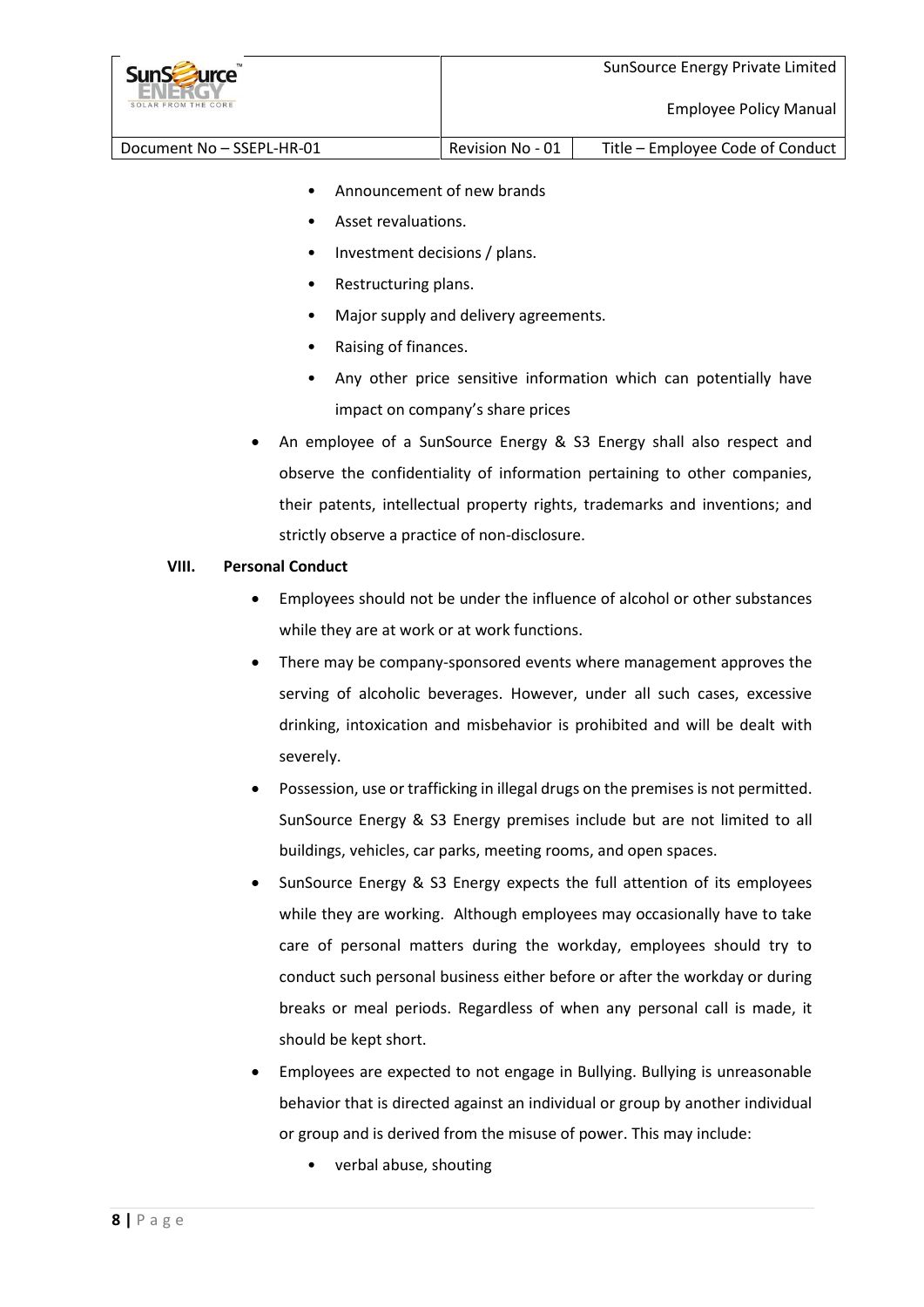| <b>SunSE</b><br><b>Jurce</b><br>SOLAR FROM THE CORE |                  | SunSource Energy Private Limited<br><b>Employee Policy Manual</b> |
|-----------------------------------------------------|------------------|-------------------------------------------------------------------|
| Document No - SSEPL-HR-01                           | Revision No - 01 | Title - Employee Code of Conduct                                  |

- excluding or isolating behavior
- deliberately withholding information vital for effective work performance
- giving employees impossible assignments
- physical abuse
- Employees are advised to abstain from conduct that incites hatred against, serious contempt for, or revulsion or severe ridicule against a person or group on the grounds of racial identification or religious belief or activity.
- Employees may not, knowingly, make false or misleading statements regarding its competitors or the products of its competitors, customers or suppliers.
- SunSource Energy & S3 Energy is committed to a gender friendly workplace and it seeks to prevent/stop/redress sexual harassment at the workplace and institute good employment practices. Employees shall be bound by the Policy against sexual harassment (POSH).
- It is expected that all employees in SunSource Energy & S3 Energy treat people (within and outside the company) with respect and in a manner that their self-esteem and dignity are maintained at all times.
- Employees are expected to be punctual and regular in their attendance.
- SunSource Energy & S3 Energy is well-recognized and respected and projects a particular image to our clients. Employees must therefore ensure that their appearance is neat, clean and appropriate for their particular area of work. A high standard of personal hygiene is expected at all times.
- Favoritism or making business decisions based on emotions, allegiances or friendships rather than the best interests of the Company is prohibited.
- Employees should not participate in financial transactions with other employees. Employees are prohibited from lending money to other employees with interest. This policy does not prohibit occasional lending of nominal value between employees, as long as the interactions are voluntary. In these cases, the employees participating in the transaction are required to send an email to their respective Supervisors recording the transaction.

# **IX. Health, Safety and Environment**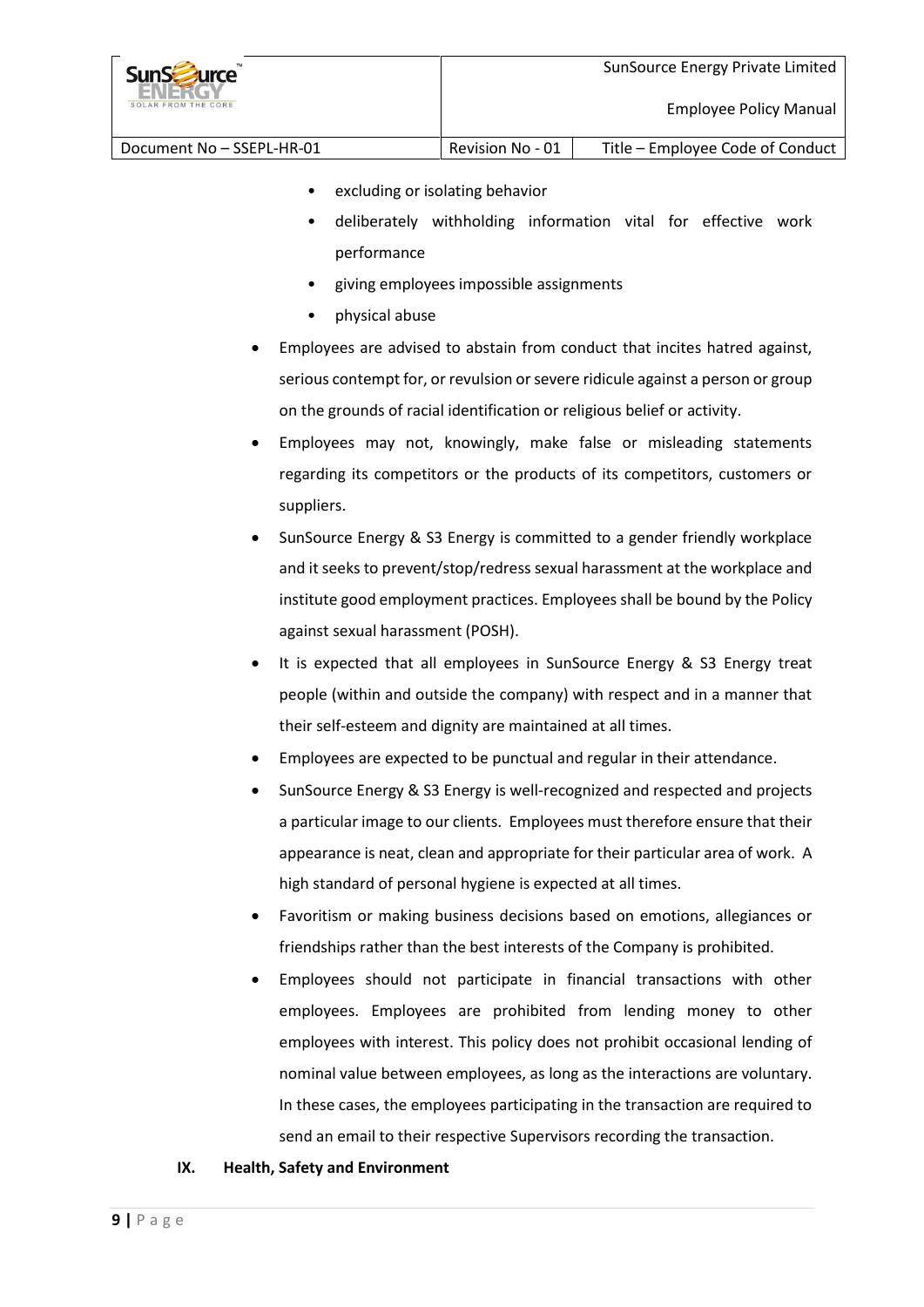

- Employees are expected to adhere to health and safety norms laid down by the company from time to time.
- We should conduct business in environmentally and socially responsible ways, and contribute positively to the local communities in which we operate.
	- We believes in contributing positively, directly or indirectly, to the local communities in which we operate
	- SunSource Energy & S3 Energy believes in exercising our duty of care through taking steps towards fostering a positive workplace health and safety culture
	- SunSource Energy & S3 Energy believes in the priority of health, safety and environmental (HSE) responsibilities and is committed to continuously improving our HSE performance and managing HSE risks associated with our activities, products and services
- We must understand and appreciate that HSE compliance is more than following rules. All employees should work towards minimizing the occurrence of hazardous situations by embracing and practicing behavioral observations and positive intervention.
	- We must always
		- Conform to Group HSE Policies, standards and practices
		- Maintain general good housekeeping and pollution prevention practices
		- Be responsible for our safety, health and welfare while at work through the use of suitable appliances or personal protective equipment in compliance with applicable requirements and guidelines
		- Be responsible for stopping any unsafe HSE act and / or conditions; or refuse to work in an unsafe work environment which may lead to imminent risk to ourselves and / or others
		- Feedback on HSE incidents and non-conformance in accordance to HSE Management System and requirements
	- We must never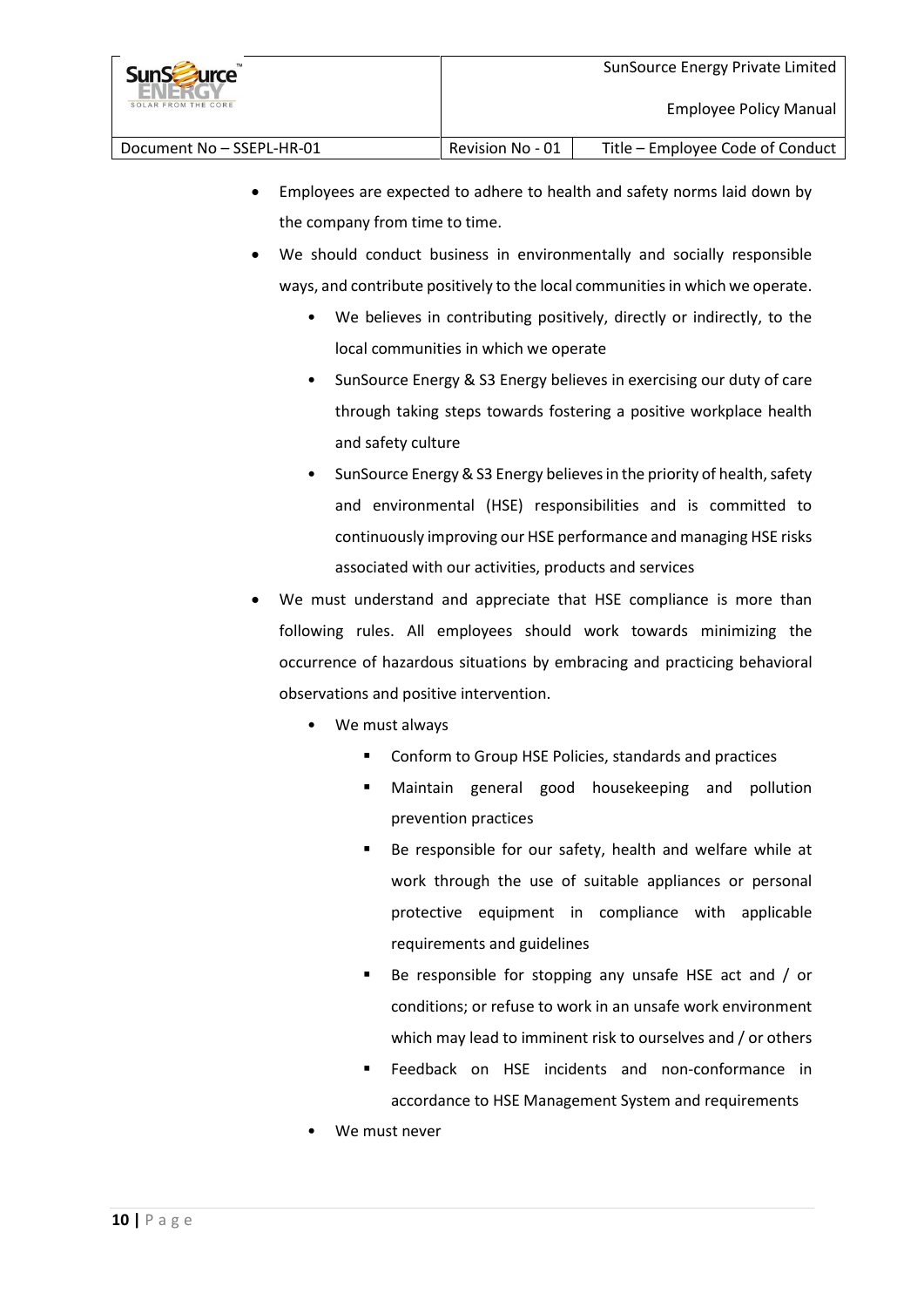| <b>SunStaurce</b><br>SOLAR FROM THE CORE |                  | SunSource Energy Private Limited<br>Employee Policy Manual |
|------------------------------------------|------------------|------------------------------------------------------------|
| Document No - SSEPL-HR-01                | Revision No - 01 | Title - Employee Code of Conduct                           |

- **EXTER** Commence work in any form when we may be incapacitated by use of alcohol or drugs (whether illegal, legal or prescribed)
- Interfere or misuse any appliance, personal protective equipment or other means provided for securing safety, health and welfare of persons at work
- Work in an unsafe work environment or unsafe manner which may lead to imminent risk to ourselves or others

## **X. Protecting Company Assets**

- The assets of SunSource Energy & S3 Energy shall not be misused by any employee; they shall be employed primarily and judiciously for the purpose of conducting the business for which they are duly authorized.
- These include tangible assets such as equipment and machinery, systems, facilities, materials and resources, as well as intangible assets such as information technology and systems, proprietary information, intellectual property, and relationships with customers and suppliers.

# **XI. Protection of Trade Secrets and Confidential Information**

- SunSource Energy & S3 Energy's trade secrets may consist of any formula, design, device or information that is used in our business and that gives us an opportunity to obtain an advantage over our competitors. They can also include business research, new product plans, strategic objectives, any type of marketing or sales material or information, any unpublished financial or pricing information, employee, customer and vendor lists, and information regarding customer requirements, preferences, business habits and plans.
- Employee obligations with respect to SunSource Energy & S3 Energy's trade secrets and other confidential information are:
	- Not to disclose this information to other employees of SunSource Energy & S3 Energy or third parties except on a "need to know" or "need to use" basis and, in those instances, with confidentiality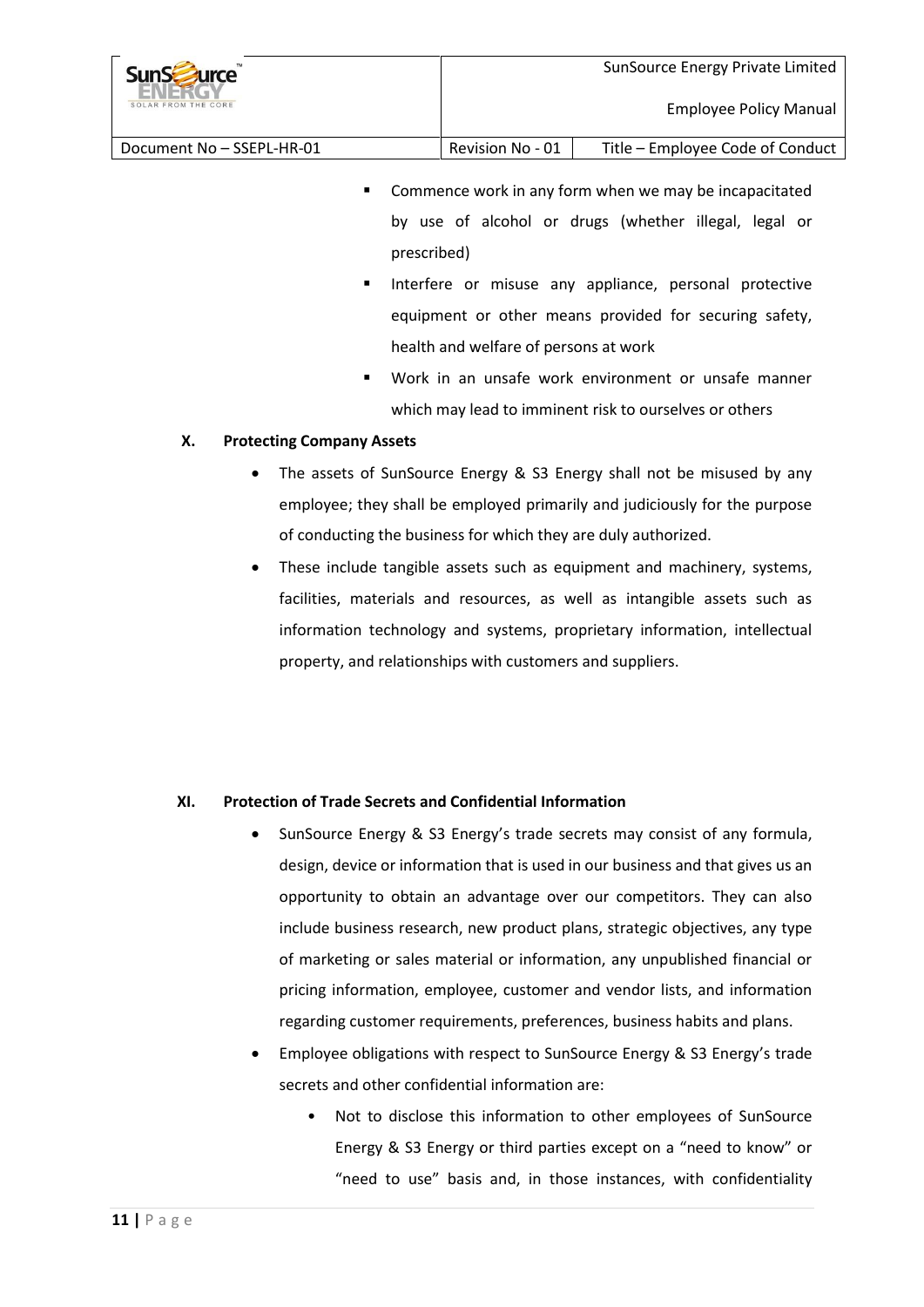| <b>SunScruite</b><br>SOLAR FROM THE CORE |                  | SunSource Energy Private Limited<br>Employee Policy Manual |
|------------------------------------------|------------------|------------------------------------------------------------|
| Document No - SSEPL-HR-01                | Revision No - 01 | Title – Employee Code of Conduct                           |

designations and other data protection mechanisms such as password protection or encryption, as appropriate; and not to otherwise disclose this information.

- Not to engage third parties to handle this information without an appropriate review of the security and information technology controls of the third party.
- Not to post or discuss this information on publicly available websites or social media sites.
- Not to use this information for your own benefit or the unauthorized benefit of persons outside of SunSource Energy & S3 Energy
- To take all other reasonable measures to protect the company'strade secrets and confidential information.

# **XII. External Communication**

- **Communicating for the Company:** The Company has a strong 'no comments' policy for rumors, which includes accepting or denying the same. In case any employee comes across any rumor about the Company, they are duty bound to bring it to attention of the authorized person (Person(s) authorized to make statements on behalf of the Company, presently, the CEO, President or Head Marketing) and should not engage in any communication themselves. Remember NEVER to disclose non‐ public information of the Company and be aware that taking public positions that are counter to the Company's interests might cause conflict. Our expectations for Employee' Personal Behavior is to recognize that there is a big difference in speaking "on behalf of the Company" and speaking "about" the Company. While the Company has high tolerance levels when Employees talk about the Company in a manner which enhances the reputation of the Company, the Company has a ZERO tolerance levels if any Employee other than those who are so authorized speaks "on behalf of the Company."
- **Communication with Media Houses/ Press:** No employee of the Company, barring those employees who are so authorized, will speak to any Media House/ Press on any matter pertaining to the company. Any statement or press release given by the authorized representative will have to be placed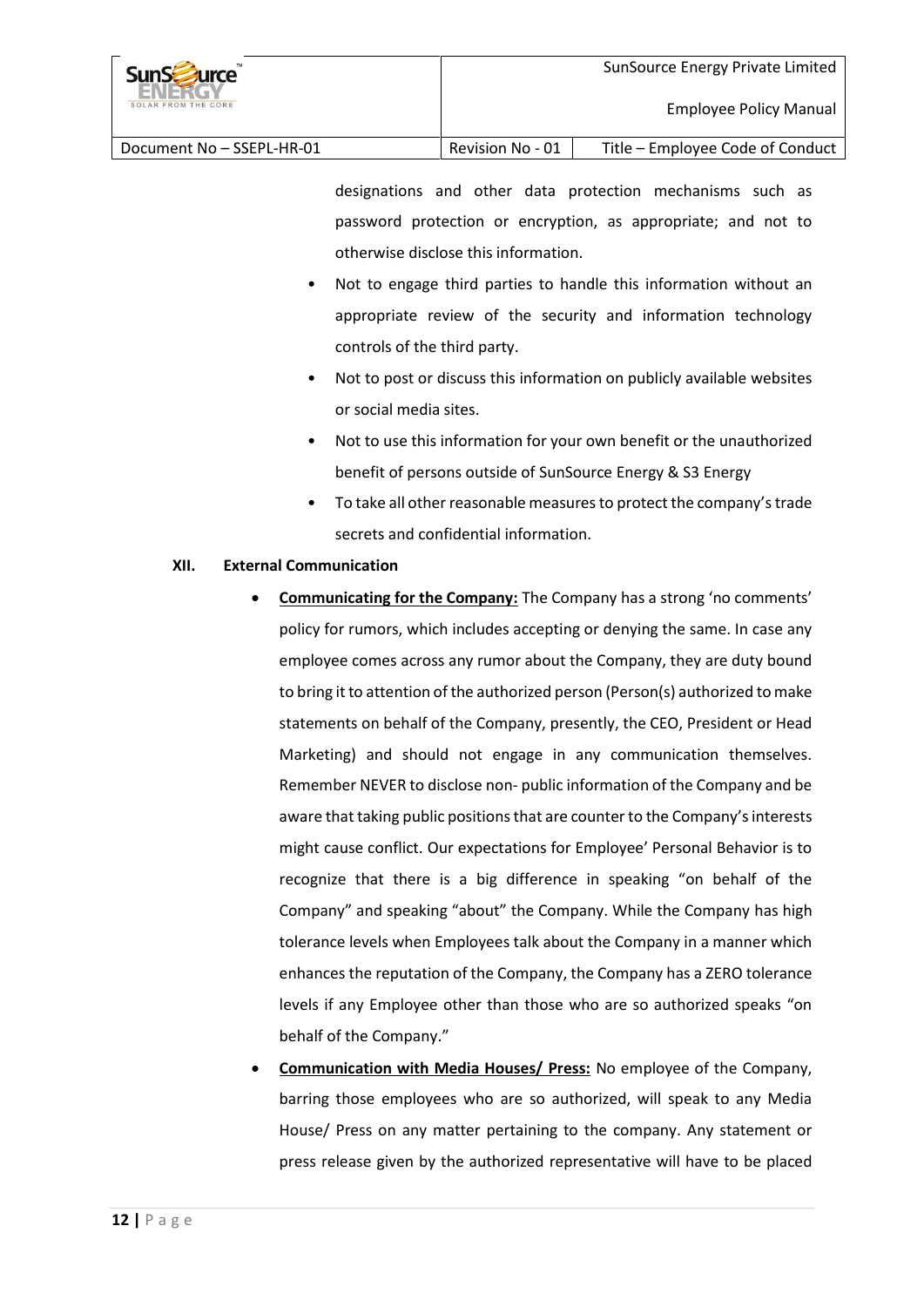Document No – SSEPL-HR-01 Revision No - 01 Title – Employee Code of Conduct

before the authorized person(s). All requests from the media should be recorded accurately and passed on immediately to the authorized person(s). This includes formal requests for interviews as well as enquiries, and includes all media – TV/Radio, newspapers, magazines, local/national and trade media and internet sites.

- **Speaking at seminars and similar events:** The Company will encourage employees of the Company to accept invitations to speak at events or participate at events which would help in enhancing knowledge for this would add to the profile of the Company and the employee. The employees are however required to get pre-authorization from the authorized person(s) and are barred from speaking about the Company on issues which are not in public domain. Further, the employee shall be required to have the content of such speech pre-approved by the respective departmental head, and the authorized person(s).
- **E-mails:** No employee shall at any point of time and under any circumstances, send any official e-mail to his/her personal e-mail ID or use any personal laptop/ computer on the Company network to do any Company work.
- **Intellectual Property**: Employees are requested to report any incident pertaining to the misuse of intellectual property of the Company to the authorized person(s) as stated above. In the event any Employee is asked to write any article or make any presentation, such Employee shall be required to run the presentation/ article through the authorized person(s) as stated above along with the legal department of the Company. The Employee is duty bound to disclose to the management team and legal department about the source of information for the legal department to determine whether or not the article/ presentation infringes or is likely to infringe any intellectual property of any third party. The Company expressly states that it shall not be liable for any actions/suits/claims/ etc. that may be brought against it for any actions of an Employee of the Company which infringes upon the intellectual property rights of any third party and all liability shall be borne by the Employee responsible for causing such infringement.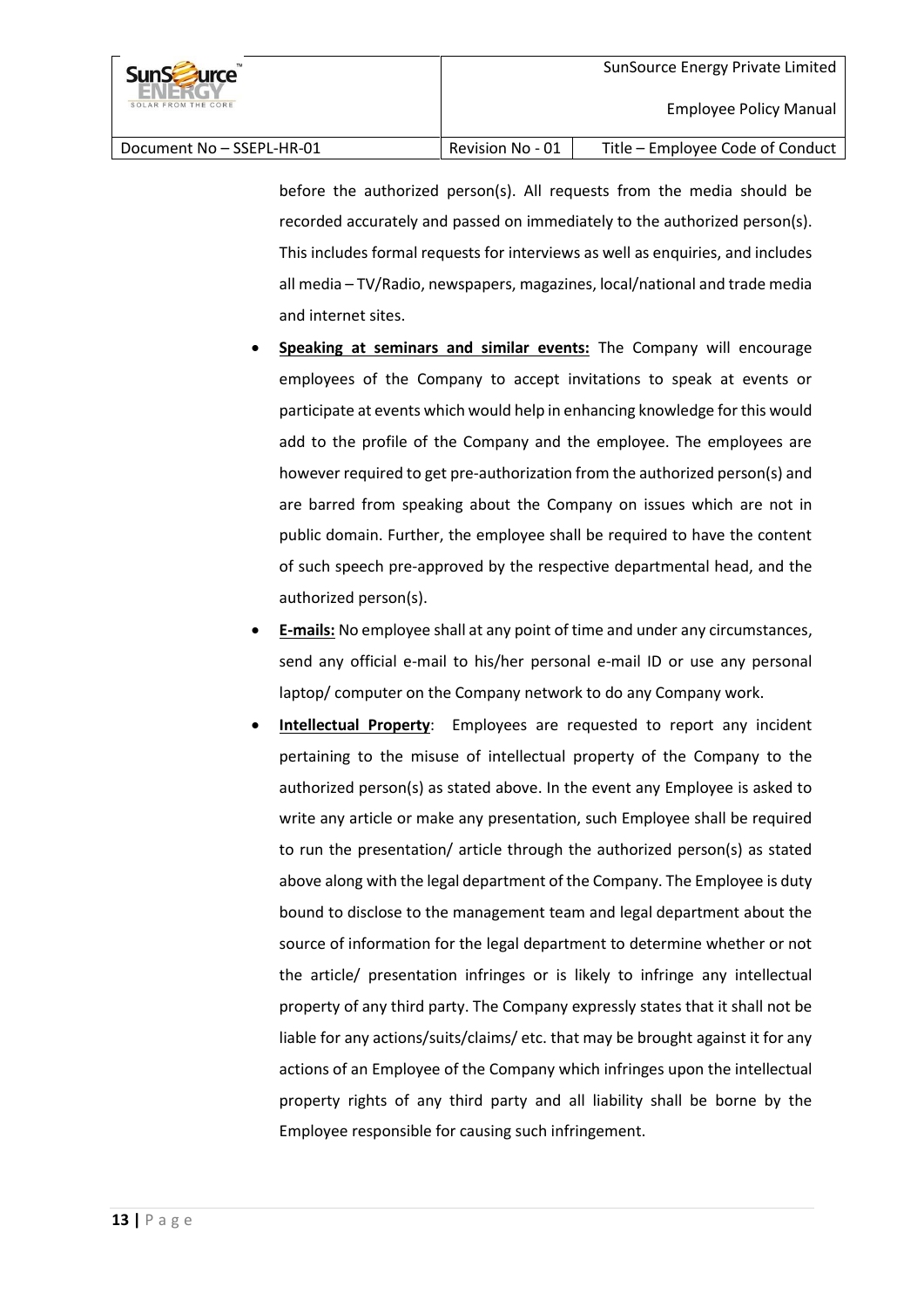**Personal Interaction**. Online, employee and business personnel are likely to intersect. The Company respects the free speech rights of all of its employees, but the employee must remember that customers, colleagues and supervisors often have access to the online content you post. Keep this in mind when publishing information online that can be seen by more than friends and family, and know that information originally intended just for friends and family can be forwarded/passed on. Employees' personal interaction over the internet can also reflect upon the Company.

# **Social Media Policy**

- In today's era, the internet has become a commonly used medium for promotion, marketing and recognition, as it offers a platform for global networking. Therefore, the online presence of any company or individual or any other entity has become important.
- These diverse communications technologies have given business people a whole host of ways in which they can communicate. In addition to writing letters, making phone calls and meeting face-toface, today's business people can send text messages, leave Facebook posts, send instant messages or email their recipients, just to name a few. Thus, employers need to draft policies that dictate how these communication media should be used.
- Our Company being one of the best in the business of providing solar energy is bound to be mentioned and discussed on several of the social media platforms. We recognize the critical importance of participating in these online discussions and blogs and are committed in ensuring that we are actively involved in online social media in a responsible manner which does not offend Company's social media policy.
- The Company encourages all of its employees to explore and engage in social media communities at a level which is comfortable. The best advice is to approach online world in the same way we do the physical one – by using sound judgment and common sense, by adhering to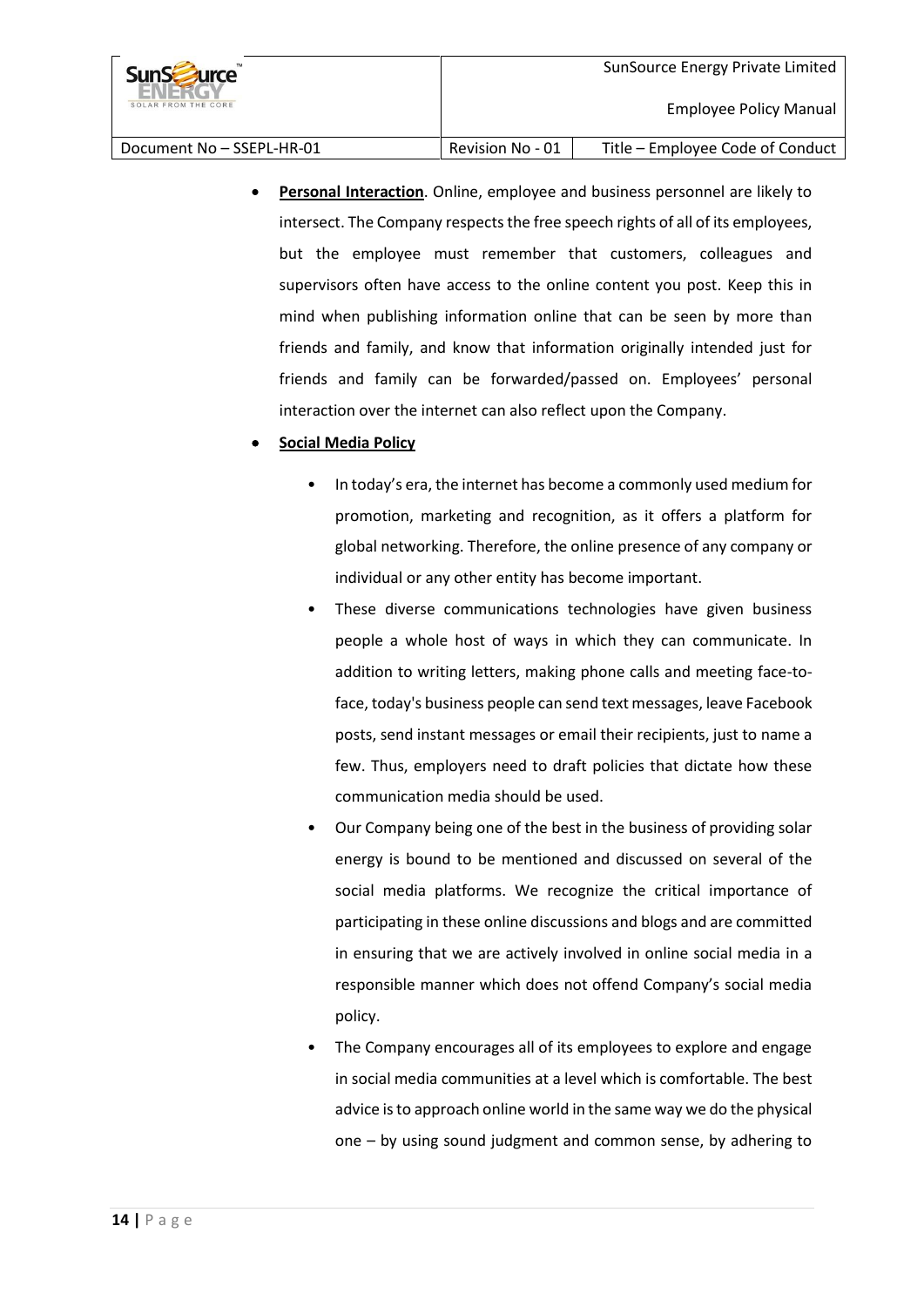the Company's values, and by following the Code of Business Conduct and all other applicable policies.

- The Company respects the rights of its employees to use blogs and other social media tools not only as a form of self-expression, but also as a means to further the Company's business. It is important that all employees are aware of the implications of engaging in various forms of social media and online conversations that refer to the Company and/or the employee's relationship with the Company and its brands, and that the employees recognize when the Company might be held responsible for their behavior.
- The Online Social Media Principles is intended to outline how employees should conduct themselves in the online social media space and to guide their participation in this area. For various Social Media Policies, along with the communication policy already mentioned above, we have elaborated on some of the dos and don'ts below:
	- o **Identity.** Employees are encouraged to keep their personal identity different from official identity. Under no circumstance an employee should create a social media account using his/her official email id. Moreover, an employee should clearly mention in the profile description that the 'views are personal'.
	- o **Responsibility of Actions.** Anything the employee circulates on any online platform or the internet that can potentially tarnish the Company's image will ultimately be the responsibility of the employee circulating the same. Company encourages employees to participate in the online space, but request them to do so properly, exercising sound judgment and common sense. Employees should discourage participating in discussions that are sensitive in nature and are against any specific caste, creed, gender or religion.
	- o **Negative Posts**. Employees may come across negative or disparaging posts about the Company or its brands, or see third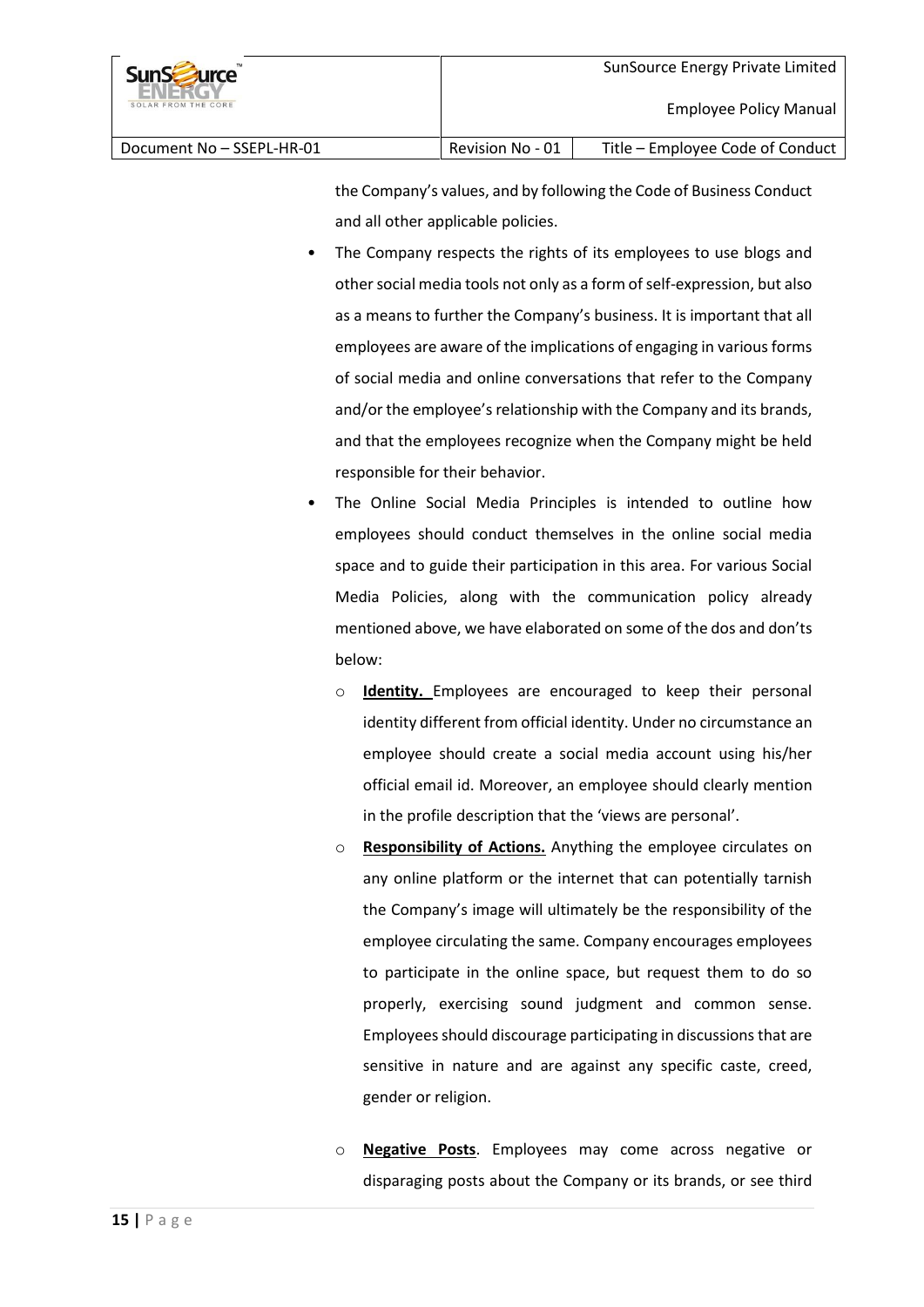| <b>SunSzurce</b><br>SOLAR FROM THE CORE |                  | SunSource Energy Private Limited<br>Employee Policy Manual |
|-----------------------------------------|------------------|------------------------------------------------------------|
| Document No - SSEPL-HR-01               | Revision No - 01 | Title – Employee Code of Conduct                           |

parties trying to spark negative conversations. Pass the post(s) along to our authorized person(s), who are trained to address such comments. The Employees are also forbidden from making any negative posts about the company, during the course of their employment or upon termination of their employment with the Company. Any issue that any Employee may have with the Company has to be dealt with and addressed to within the framework that has been adopted by the Company for dealing with such matters.

## **XIII. Reporting Concerns**

- Every employee of SunSource Energy & S3 Energy shall promptly report to the management/HR, when she / he becomes aware of any actual or possible violation of the Code or an event of misconduct, act of misdemeanor or act not in the company's interest.
- Any SunSource Energy & S3 Energy employee can choose to make a protected disclosure under the whistleblower policy of the company.
- The company shall ensure protection to the whistleblower and any attempts to intimidate him/her would be treated as a violation of the Code.

#### **XIV. Penalty for Breach**

- Sanctions for breach of this Code shall be determined by :
	- The CEO, President and COO & Head-HR.
	- Sanctions may include disciplinary action, termination as well as other remedies, deemed appropriate.

#### **XV. Exceptions to the Policy**

 Any exceptions to the policy require the approval of the CEO, President and COO & Head-HR.